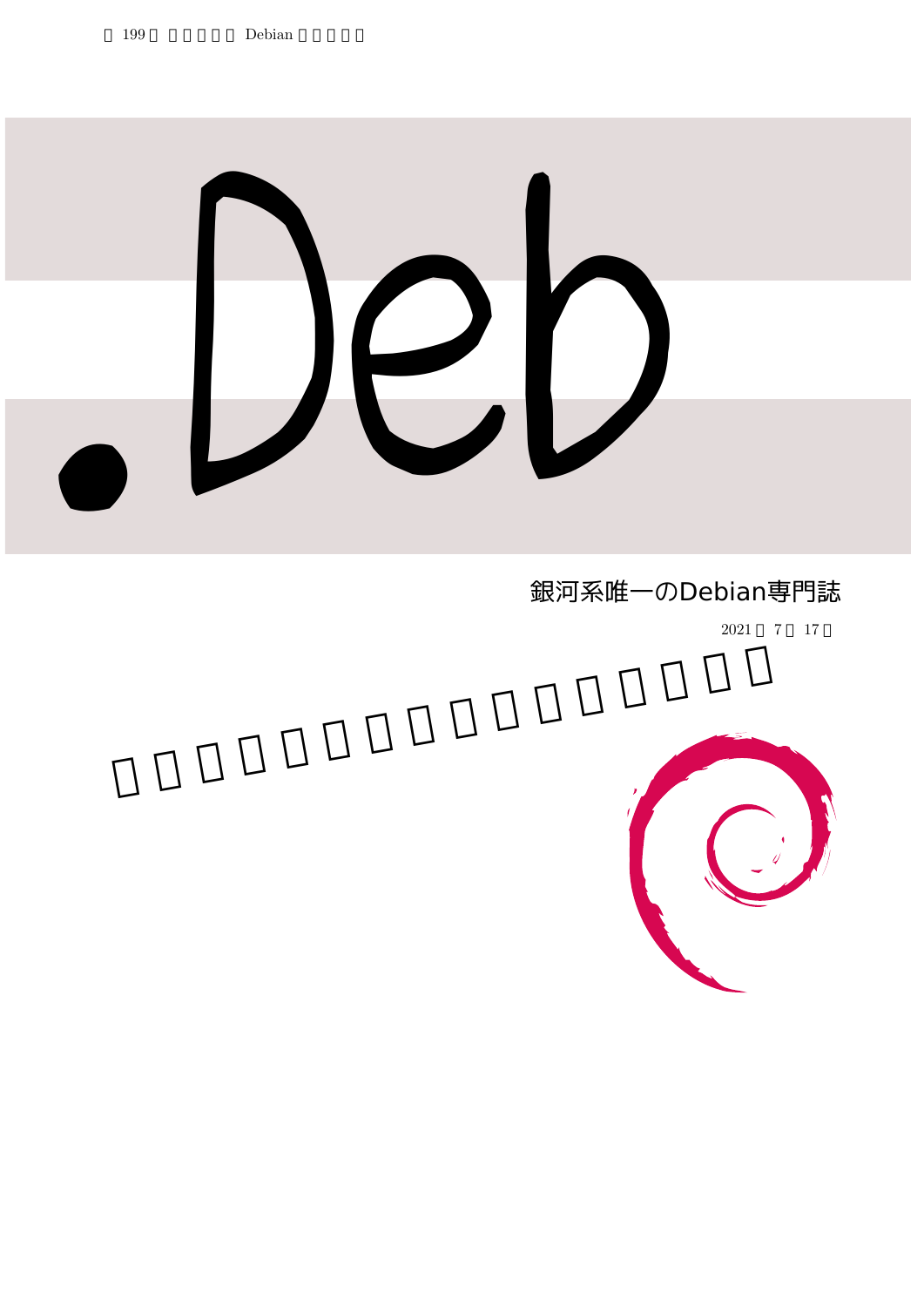|                |                                         |                | 2.7  |                                                             |
|----------------|-----------------------------------------|----------------|------|-------------------------------------------------------------|
|                |                                         |                |      | 3<br>.                                                      |
|                |                                         |                | 2.8  | 3<br>$\text{kenhys} \quad \ldots \quad \ldots \quad \ldots$ |
| 1              | Debian                                  |                | 2.9  | Kazuhiro<br>NISHIYAMA                                       |
|                |                                         | $\mathfrak{D}$ |      | 3<br>$(znz)$                                                |
| 1.1            | 6<br>2021                               |                | 2.10 | 3<br>$yy-y$ -ja-jp                                          |
|                | Debian                                  | $\mathfrak{D}$ | 2.11 | 3<br>ysaito $\ldots \ldots \ldots$                          |
|                |                                         |                | 3    | 4<br>piuparts                                               |
| $\overline{2}$ |                                         | 3              | 3.1  | $\overline{4}$<br>.                                         |
| 2.1            | $dictoss \dots \dots \dots \dots$       | 3              | 3.2  | piuparts piuparts.debian.org<br>$\overline{4}$              |
| 2.2            | NOKUBI Takatsugu (knok)                 | $\sqrt{3}$     | 3.3  | piuparts                                                    |
| 2.3            | yosukesan (yosuke_san)                  | 3              |      | .<br>$\sim$ 4                                               |
| 2.4            | Hiroyuki Yamamoto                       |                | 3.4  | piuparts                                                    |
|                | $(yama1066) \ldots \ldots \ldots$       | 3              |      | 9<br>.                                                      |
| 2.5            | xianheiba                               | 3              | 3.5  | 10                                                          |
| 2.6            | khibino, $\ldots$ , $\ldots$ , $\ldots$ | 3              | 3.6  | 10                                                          |
|                |                                         |                |      |                                                             |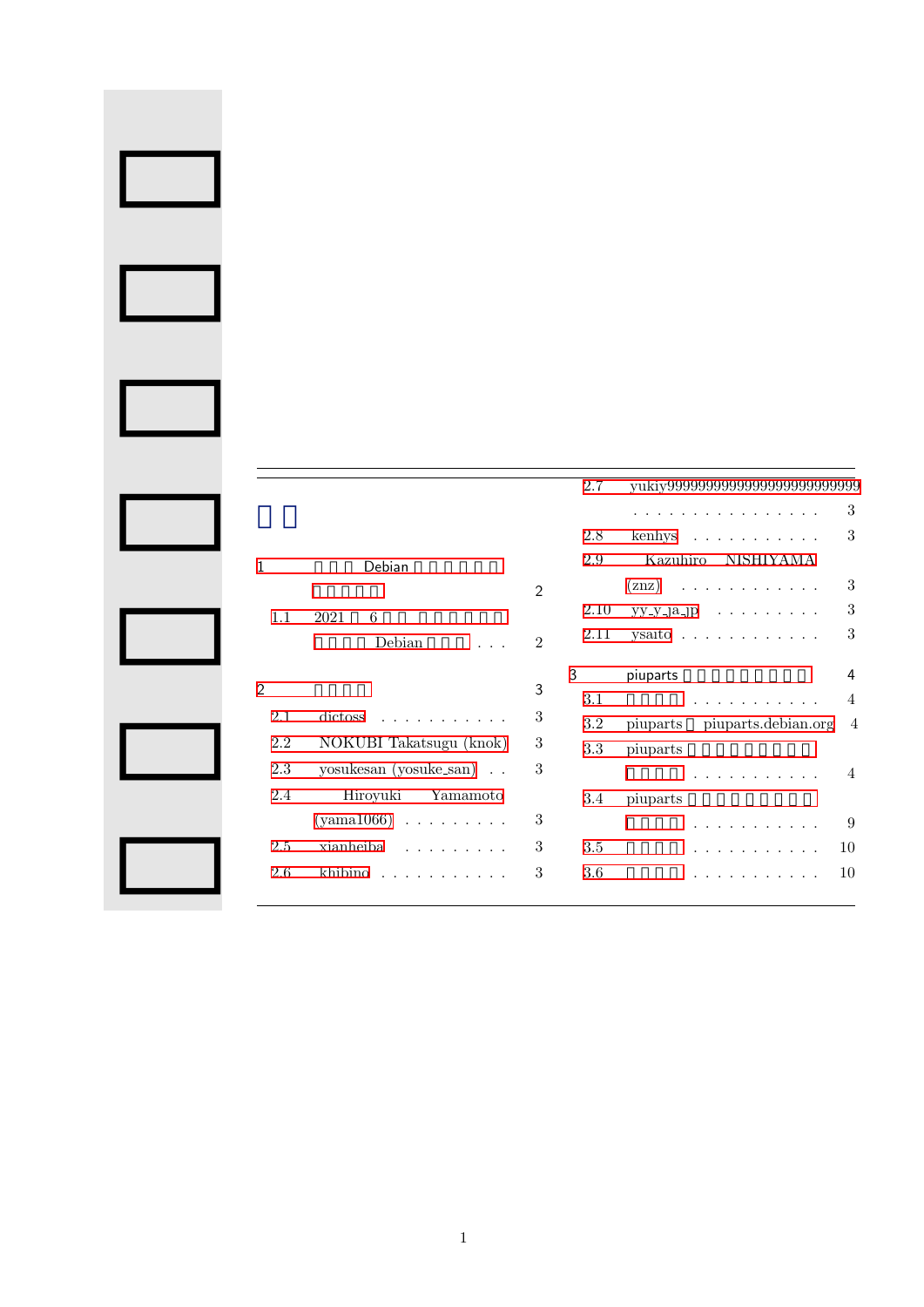<span id="page-2-1"></span><span id="page-2-0"></span>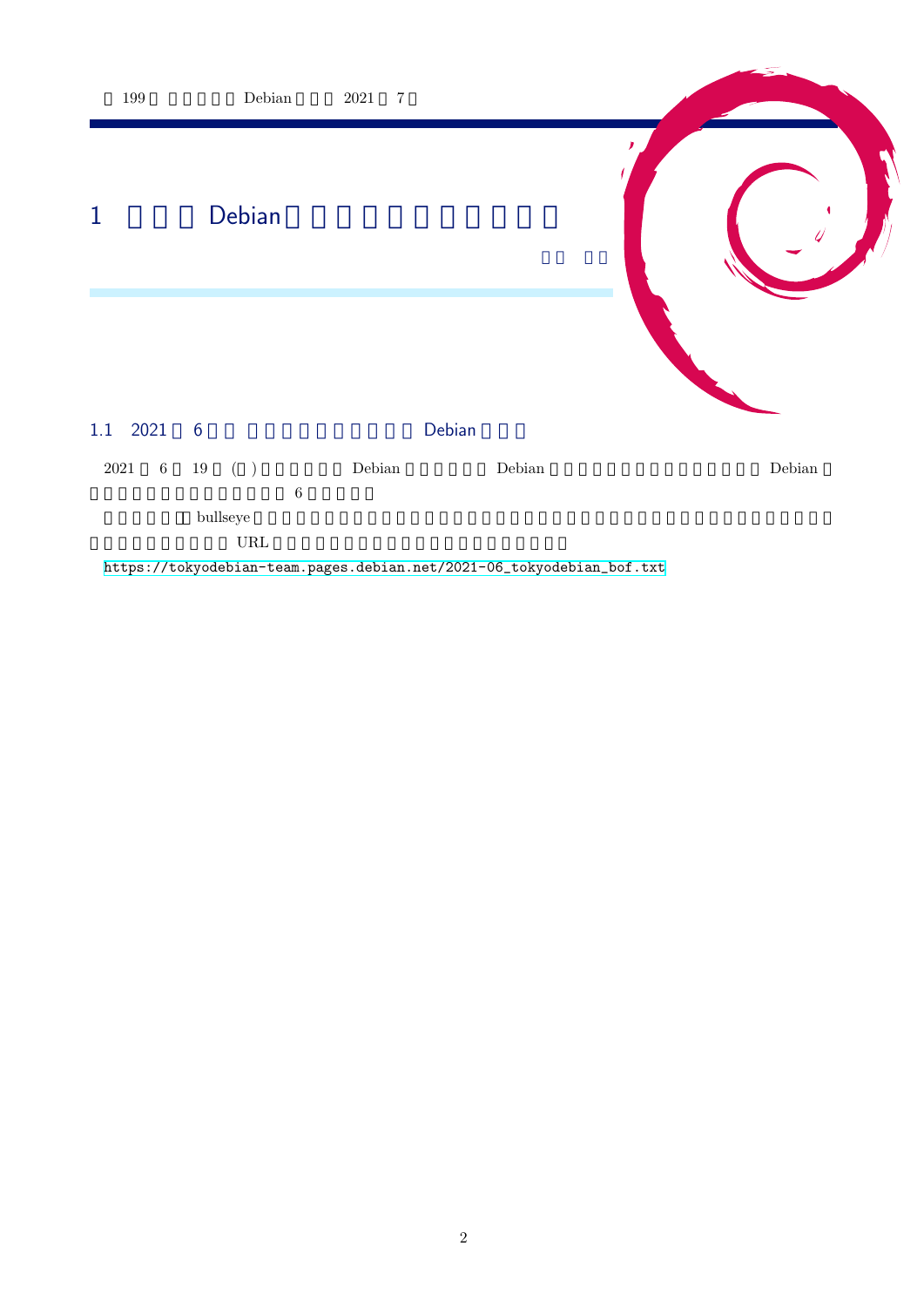<span id="page-3-0"></span>2 事前課題



2. piuparts

# <span id="page-3-1"></span>2.1 dictoss

- 1. OSS Gate
- 2. piuparts

## <span id="page-3-2"></span>2.2 NOKUBI Takatsugu (knok)

- 1.  $\blacksquare$
- 
- $2.$

## <span id="page-3-3"></span>2.3 yosukesan (yosuke\_san)

- 1. OSS Gate
- $2.$

## <span id="page-3-4"></span>2.4 Hiroyuki Yamamoto (yama1066)

- 1. OSS Gate
- 2. piuparts

## 2.5 xianheiba

- 1. OSS Gate
- 2. piuparts

## 2.6 khibino

1. OSS Gate

 $2.$ 

# <span id="page-3-5"></span>2.7 yukiy9999999999999999999999999

- 1. OSS Gate
- 2. piuparts

## <span id="page-3-6"></span>2.8 kenhys

- 1.  $\blacksquare$
- $2.$

## <span id="page-3-7"></span>2.9 Kazuhiro NISHIYAMA (znz)

- 1. OSS Gate
- $2.$

## <span id="page-3-8"></span> $2.10$  yy\_y\_ja\_jp

- 1.  $\blacksquare$
- $2.$

# <span id="page-3-9"></span>2.11 ysaito

- 1.  $\blacksquare$
- 2. piuparts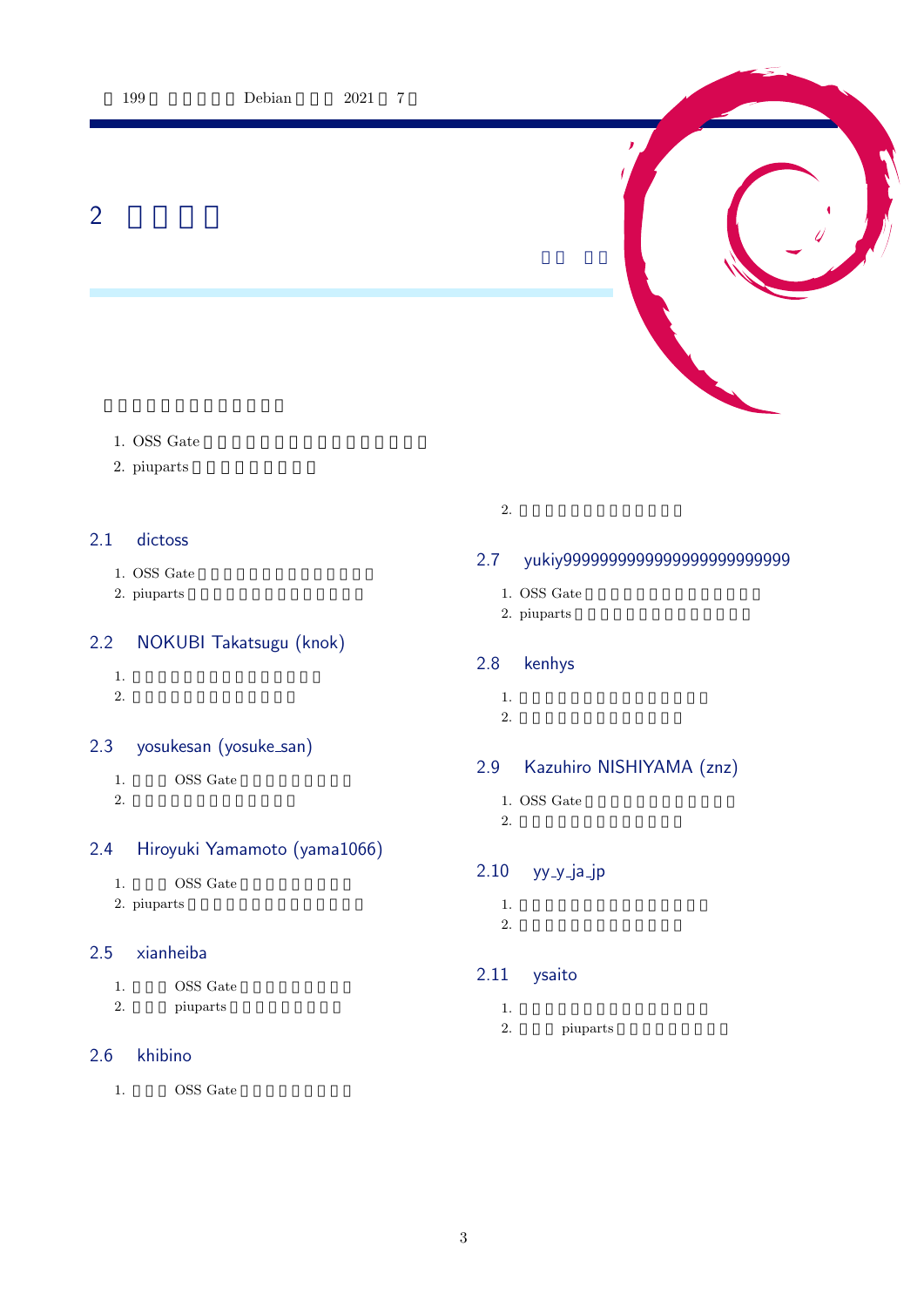<span id="page-4-1"></span><span id="page-4-0"></span>

|          | $199\,$                            |                                     | $\label{eq:Debian} \textbf{Debian}$ | $2021\,$                       | $\,7$    |                                                                                |                                                      |        |
|----------|------------------------------------|-------------------------------------|-------------------------------------|--------------------------------|----------|--------------------------------------------------------------------------------|------------------------------------------------------|--------|
| 3        | piuparts                           |                                     |                                     |                                |          |                                                                                |                                                      |        |
|          |                                    |                                     |                                     |                                |          |                                                                                |                                                      |        |
| 3.1      |                                    |                                     |                                     |                                |          |                                                                                |                                                      |        |
|          | Debian                             |                                     |                                     |                                |          |                                                                                |                                                      |        |
|          |                                    | $\label{eq:Debian} \textbf{Debian}$ |                                     |                                |          |                                                                                | piuparts                                             |        |
| 3.2      | piuparts                           |                                     |                                     | piuparts.debian.org            |          |                                                                                |                                                      |        |
|          | piuparts                           | Debian<br>$^{\ast1}$<br>$\ast 2$    | $2021\,$                            | $\,7$<br>$11\,$                |          | Debian unstable $% \left\vert \left( \mathbf{1}_{\alpha}\right) \right\rangle$ | $piants-1.1.3$                                       | Debian |
|          | piuparts                           |                                     |                                     | $\mathop{\rm chroot}\nolimits$ |          | Debian                                                                         |                                                      | chroot |
| $\ast 3$ | Debian<br>Debian<br>Debian Project |                                     |                                     |                                | piuparts | Appendix 1 Debian<br>Debian                                                    | piuparts<br>https://piuparts.debian.org/<br>piuparts |        |
|          |                                    |                                     |                                     | https://piuparts.debian.org/   |          | web                                                                            |                                                      |        |
| 3.3      | piuparts                           |                                     |                                     |                                |          |                                                                                |                                                      |        |
| 3.3.1    |                                    | hello                               |                                     |                                |          |                                                                                |                                                      |        |
|          | $_{\rm{hello}}$                    | $\it unstable$                      | hello                               |                                |          | $\operatorname{debian}$                                                        | https://packages.debian.org/sid/hello                |        |

<span id="page-4-3"></span><span id="page-4-2"></span> $^{\ast 1}$  https://packages.debian.org/ja/sid/piuparts

 $*^2$  Debian 10 buster python2.7 Debian 11 bullseye python3

<span id="page-4-6"></span><span id="page-4-5"></span><span id="page-4-4"></span><sup>\*3</sup> https://www.debian.org/doc/manuals/developers-reference/tools.ja.html#piuparts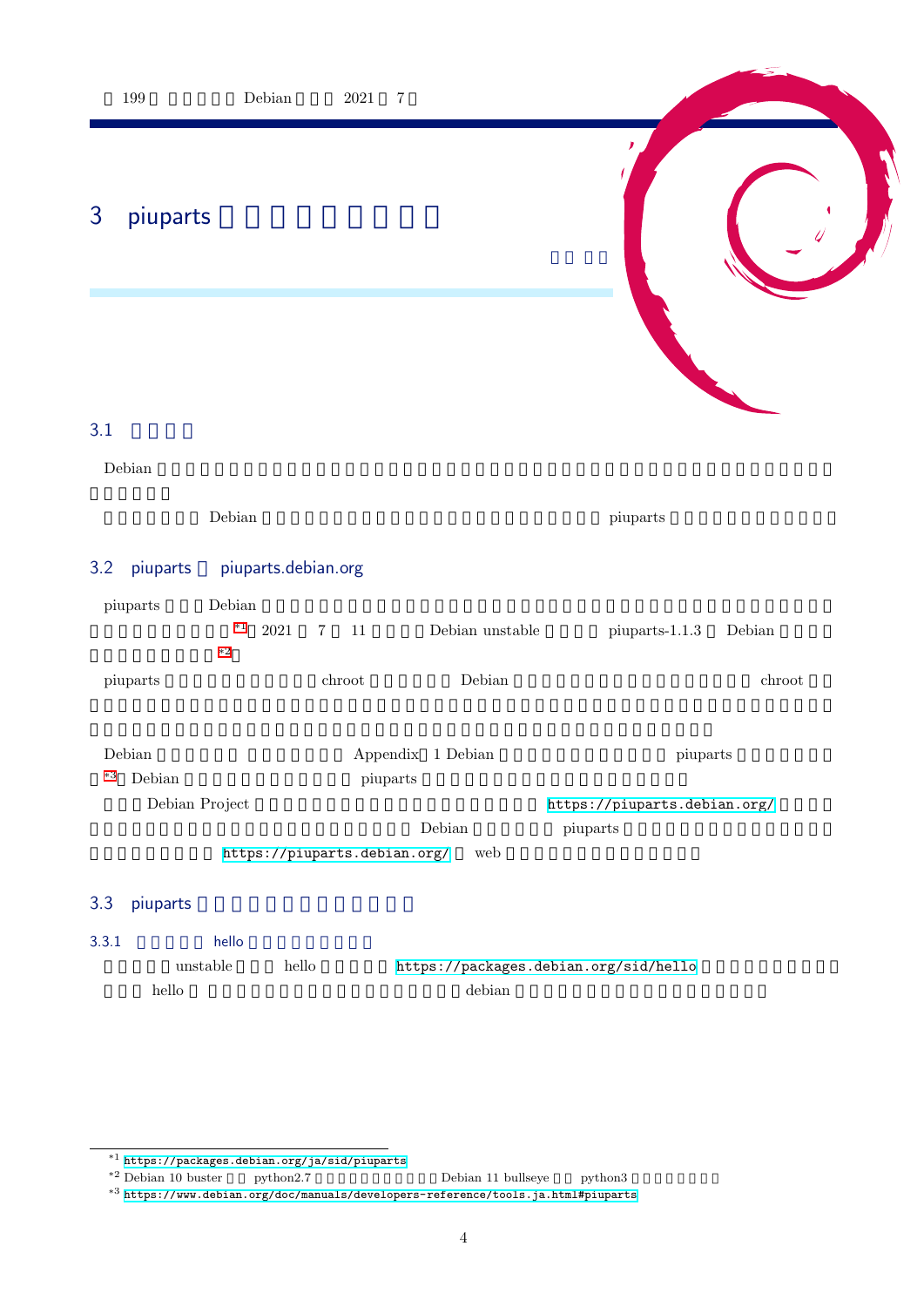| 11 04:53 hello_2.10-2.1.debian.tar.xz<br>-rw-r--r-- 1 norimitu norimitu 6224 7 | # apt-get update<br># apt-get install build-essential<br># apt-get build-dep hello<br># apt-get source hello<br>$# cd$ hello-2.10/<br># dch<br>$\rightarrow$<br># debuild -us -us<br>$#$ 1s $-1$   grep deb<br>-rw-r--r-- 1 norimitu norimitu 36356 7 | 11 04:53 hello-dbgsym_2.10-2.1_amd64.deb |
|--------------------------------------------------------------------------------|-------------------------------------------------------------------------------------------------------------------------------------------------------------------------------------------------------------------------------------------------------|------------------------------------------|
|                                                                                | -rw-r--r-- 1 norimitu norimitu 56488 7                                                                                                                                                                                                                | 11 04:53 hello_2.10-2.1_amd64.deb        |

hello 2.10-2.1 amd64.deb piuparts Debian

#### 3.3.2 piuparts

| piuparts                                                             | piuparts |            |          |
|----------------------------------------------------------------------|----------|------------|----------|
| # apt-get install piuparts<br># which piuparts<br>/usr/sbin/piuparts |          |            |          |
| piuparts                                                             | hello    | $"$ -l $"$ | piuparts |

# piuparts hello\_2.10-2.1\_amd64.deb -l /tmp/piuparts\_hello.log

#### dpkg –info  $\frac{1}{\pi}$

| OmO.Os INFO: To quickly glance what went wrong, scroll down to the bottom of this logfile.            |
|-------------------------------------------------------------------------------------------------------|
| OmO.Os INFO: FAQ available at https://wiki.debian.org/piuparts/FAQ                                    |
| OmO.Os INFO: The FAQ also explains how to contact us in case you think piuparts is wrong.             |
|                                                                                                       |
| OmO.Os INFO: piuparts version 1.1.3 starting up.                                                      |
| OmO.Os INFO: Command line arguments: /usr/sbin/piuparts hello_2.10-2.1_amd64.deb -1 /tmp/piuparts.log |
| 0m0.0s INF0: Running on: Linux sid1 4.19.0-17-amd64 #1 SMP Debian 4.19.194-1 (2021-06-10) x86_64      |
| OmO.Os DEBUG: Starting command: ['dpkg', '--info', 'hello_2.10-2.1_amd64.deb']                        |
| $0m0.0s$ DUMP:                                                                                        |
| new Debian package, version 2.0.                                                                      |
| size 56488 bytes: control archive=1872 bytes.                                                         |
| 758 bytes, 20 lines control                                                                           |
| 3601 bytes, 49 lines md5sums                                                                          |
| Package: hello                                                                                        |
| Version: 2.10-2.1                                                                                     |
| Architecture: amd64                                                                                   |
| Maintainer: Santiago Vila <sanvila@debian.org></sanvila@debian.org>                                   |
| Installed-Size: 280                                                                                   |
| Depends: $libc6$ $(>= 2.14)$                                                                          |
| Conflicts: hello-traditional                                                                          |
| Breaks: hello-debhelper (<< 2.9)                                                                      |
| Replaces: hello-debhelper (<< 2.9), hello-traditional                                                 |
| Section: devel                                                                                        |
| Priority: optional                                                                                    |
| Homepage: http://www.gnu.org/software/hello/                                                          |
| Description: example package based on GNU hello                                                       |
| The GNU hello program produces a familiar, friendly greeting. It                                      |
| allows non-programmers to use a classic computer science tool which                                   |
| would otherwise be unavailable to them.                                                               |
|                                                                                                       |
| Seriously, though: this is an example of how to do a Debian package.                                  |
| It is the Debian version of the GNU Project's 'hello world' program                                   |
| (which is itself an example for the GNU Project).                                                     |
| OmO.Os DEBUG: Command ok: ['dpkg', '--info', 'hello_2.10-2.1_amd64.deb']                              |
|                                                                                                       |
|                                                                                                       |

 ${\rm debootstrap} \quad \rm \lnot \quad -no-merged-usr}$ 

 $\sqrt{\text{proc}}$  /dev bind mount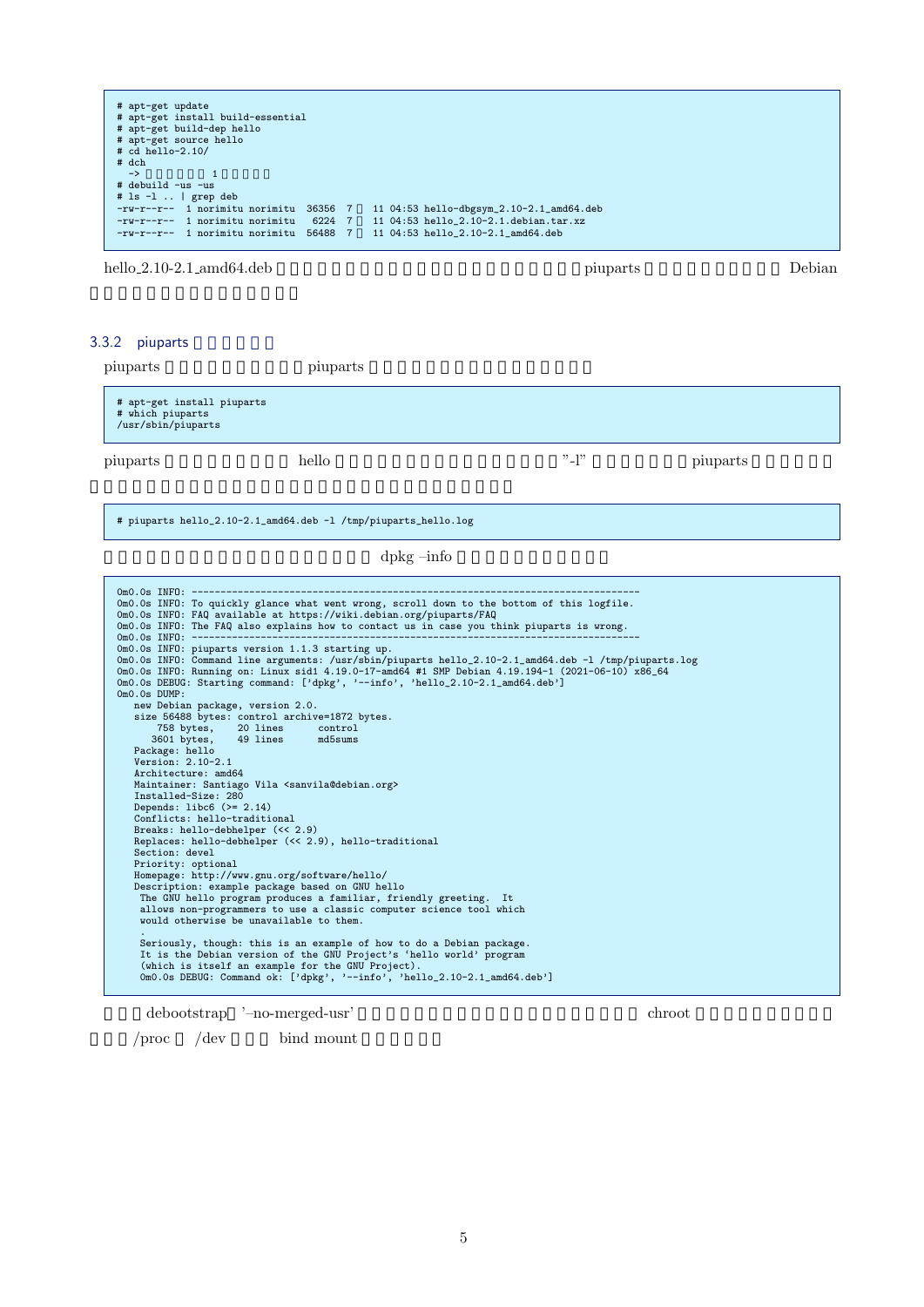0m0.0s DEBUG: Created temporary directory /tmp/tmphcw125x\_ 0m0.0s DEBUG: Setting up minimal chroot for sid at /tmp/tmphcw125x\_. 0m0.0s DEBUG: Starting command: ['debootstrap', '--variant=minbase', '--keyring=/usr/share/keyrings/debian-archive-keyring.gpg', '--include=eatmydata', '--no-merged-usr', '--components=main', 'sid', '/tmp/tmphcw125x\_', 'http://deb.debian.org/debian'] (debootstrap )<br>
0m41.2s DEBUG: Command ok: ['debootstrap', '--variant=minbase',<br>
0m41.2s DEBUG: Starting command: ['mount', '-t', 'proc', 'proc', '/tmp/tmphcw125x\_/proc']<br>
0m41.2s DEBUG: Starting command: ['mount', '-t', ' '-o', 'newinstance,noexec,nosuid,gid=5,mode=0620,ptmxmode=0666', 'devpts', '/tmp/tmphcw125x\_/dev/pts']<br>Om41.2s DEBUG: Starting command: ['mount', '-o', 'bind', '/tmp/tmphcw125x\_/dev/pts/ptmx', '/tmp/tmphcw125x\_/dev/ptmx'] 0m41.2s DEBUG: Command ok: ['mount', '-o', 'bind', '/tmp/tmphcw125x\_/dev/pts/ptmx', '/tmp/tmphcw125x\_/dev/ptmx']<br>0m41.2s DEBUG: Starting command: ['mount', '-o', 'bind', '/dev/pts/4', '/tmp/tmphcw125x\_/dev/console']<br>0m41.2 0m41.2s DEBUG: sources.list: deb http://deb.debian.org/debian sid main 0m41.2s DEBUG: Created policy-rc.d and chmodded it. 0m41.2s DEBUG: Created resolv.conf.

debootstrap chroot apt-get update

 $\mathop{\rm chroot}$ 

0m41.2s DEBUG: Starting command: ['chroot', '/tmp/tmphcw125x\_', 'eatmydata', 'apt-get', 'update'] 0m44.4s DUMP: Hit:1 http://deb.debian.org/debian sid InRelease Get:2 http://deb.debian.org/debian sid/main Translation-en [6509 kB] Fetched 6509 kB in 2s (2650 kB/s) Reading package lists...<br>Om44.4s DEBUG: Command ok: ['chroot', '/tmp/tmphcw125x\_', 'eatmydata', 'apt-get', 'update']<br>Om44.4s DEBUG: Starting command: ['chroot', '/tmp/tmphcw125x\_', 'eatmydata', 'sh', '-c', 'apt-cache dumpa 0m44.5s DUMP: c0117488ce119ec145559966f8a0cef8 - Om44.5s DEBUG: Command ok: ['chroot', '/tmp/tmphcw125x\_', 'eatmydata', 'sh', '-c', 'apt-cache dumpavail | md5sum']<br>Om44.5s DEBUG: Starting command: ['chroot', '/tmp/tmphcw125x\_', 'eatmydata', 'apt-get', 'clean']<br>Om44.5s DE 0m44.5s DEBUG: Recording chroot state

dpkg-query dpkg-divert –list

0m44.6s DEBUG: Starting command: ['chroot', '/tmp/tmphcw125x\_', 'eatmydata', 'dpkg-query', '-W', '-f', '\${Status}\\t\${binary:Package}\\t\${Package}\\t\${Version}\\n'] dpkg-query<br>Om44.6s DEBUG: Command ok: ['chroot', '/tmp/tmphcw125x\_', 'eatmydata', 'dpkg-query', '-W',<br>'-f', '\${Status}\\t\${binary:Package}\\t\${Package}\\t\${Version}\\n']<br>Om44.6s DEBUG: Starting command: ['chroot', '/tmp/tm diversion of /usr/share/man/man1/sh.1.gz to /usr/share/man/man1/sh.distrib.1.gz by dash diversion of /bin/sh to /bin/sh.distrib by dash<br>
Om44.6s DEBUG: Command ok: ['chroot', '/tmp/tmphcw125x\_', 'eatmydata', 'dpkg-divert', '--list']<br>
Om44.6s INFO: apt-cache does not know about any of the requested packages<br>
O Om45.3s DEBUG: No broken symlinks as far as we can find.<br>Om45.3s DEBUG: Starting command: ['lsof', '-w', '+D', '/tmp/tmphcw125x\_']<br>Om45.4s DEBUG: Command failed (status=1), but ignoring error: ['lsof', '-w', '+D', '/tmp/tm 0m45.9s DUMP: 2.2.4 0m45.9s DEBUG: Command ok: ['chroot', '/tmp/tmphcw125x\_', 'eatmydata', 'dpkg-query', '-f', '\${Version}\n', '-W', 'apt']

piuparts Debian Debian chroot apt-get install

Debian  $\sum_{i=1}^{\infty}$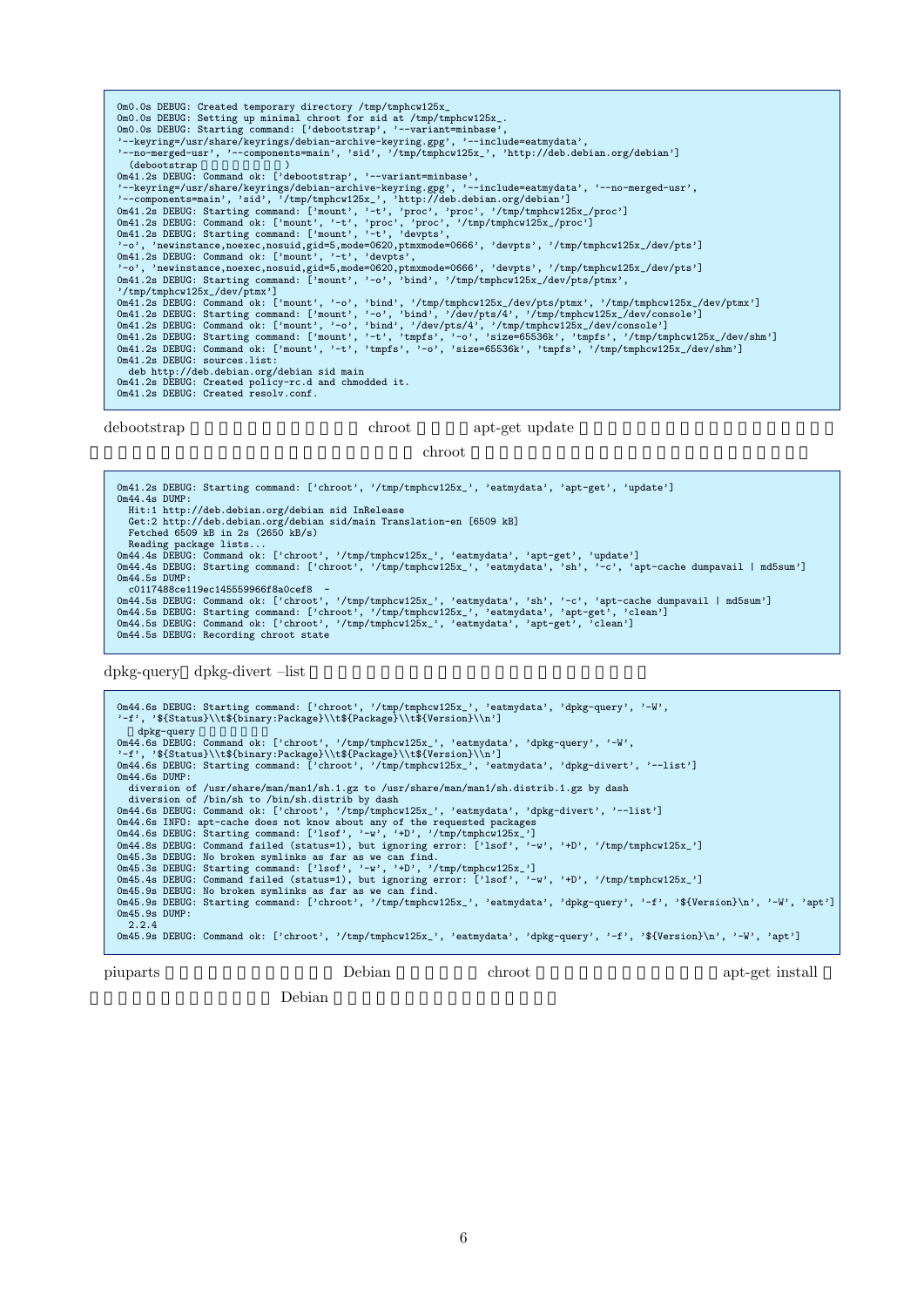```
Om45.9s DEBUG: Copying hello_2.10-2.1_amd64.deb to /tmp/tmphcw125x_/tmp<br>Om45.9s DEBUG: Starting command: ['chroot', '/tmp/tmphcw125x_', 'eatmydata', 'apt-get', '-y',<br>'--allow-downgrades', 'install', './tmp/hello_2.10-2.1_a
0m47.1s DUMP:
   Reading package lists...
    Building dependency tree...
The following NEW packages will be installed:
     hello
   0 upgraded, 1 newly installed, 0 to remove and 0 not upgraded.
    Need to get 0 B/56.5 kB of archives.
After this operation, 287 kB of additional disk space will be used.
Get:1 /tmp/hello_2.10-2.1_amd64.deb hello amd64 2.10-2.1 [56.5 kB]
    debconf: delaying package configuration, since apt-utils is not installed
Selecting previously unselected package hello.
   Preparing to unpack /tmp/hello_2.10-2.1_amd64.deb ...
Unpacking hello (2.10-2.1) ...
Setting up hello (2.10-2.1) ...
0m47.1s DEBUG: Command ok: ['chroot', '/tmp/tmphcw125x_', 'eatmydata', 'apt-get', '-y',
'--allow-downgrades', 'install', './tmp/hello_2.10-2.1_amd64.deb']
0m47.1s DEBUG: Starting command: ['chroot', '/tmp/tmphcw125x_', 'eatmydata', 'dpkg-query',
'-f', '${Package} ${Status}\n', '-W', 'hello']
0m47.1s DUMP:
hello install ok installed
0m47.1s DEBUG: Command ok: ['chroot', '/tmp/tmphcw125x_', 'eatmydata', 'dpkg-query',
'-f', '${Package} ${Status}\n', '-W', 'hello']
0m47.1s INFO: Installation of ['./tmp/hello_2.10-2.1_amd64.deb'] ok
```
chroot  $\chi$ 

Om47.1s DEBUG: Removing /tmp/tmphcw125x\_/./tmp/hello\_2.10-2.1\_amd64.deb<br>Om47.1s DEBUG: Starting command: ['lsof', '-w', '+D', '/tmp/tmphcw125x\_']<br>Om47.3s DEBUG: Command failed (status=1), but ignoring error: ['lsof', '-w', Om47.7s DEBUG: No broken symlinks as far as we can find.<br>Om48.Os DEBUG: Starting command: ['debsums', '--root', '/tmp/tmphcw125x\_', '-ac', '--ignore-obsolete']<br>Om48.5s DEBUG: Command ok: ['debsums', '--root', '/tmp/tmphcw1 0m48.5s DUMP: 0.15.6 0m48.5s DEBUG: Command ok: ['dpkg-query', '-f', '\${Version}\n', '-W', 'adequate'] 0m48.5s INFO: Running adequate version 0.15.6 now. 0m48.5s DEBUG: Starting command: ['adequate', '--root', '/tmp/tmphcw125x\_', 'hello'] Om48.6s DEBUG: Command ok: ['adequate', '--root', '/tmp/tmphcw125x\_', 'hello']<br>Om48.6s DEBUG: Starting command: ['chroot', '/tmp/tmphcw125x\_', 'eatmydata', 'dpkg-query', '-W',<br>'-f', '\${Status}\\t\${binary:Package}\\t\${Packa

chroot apt-get remove

Debian  $\mathcal{D}_{\mathbf{R}}$ 

0m48.6s DEBUG: Starting command: ['chroot', '/tmp/tmphcw125x\_', 'eatmydata', 'apt-get', 'remove', 'hello'] .<br>Om49.1s DEBUG: Command ok: ['chroot', '/tmp/tmphcw125x\_', 'eatmydata', 'apt-get', 'remove', 'hello']<br>Om49.1s DEBUG: Starting command: ['chroot', '/tmp/tmphcw125x\_', 'eatmydata', 'dpkg', '--purge', 'hello'] 0m49.2s DUMP:<br>
dpkg: warning: ignoring request to remove hello which isn't installed<br>
dpkg: warning: ignoring request to remove hello which isn't installed<br>
0m49.2s DEBUG: Command ok: ['chroot', '/tmp/tmphcw125x\_', 'eatmyd 0m49.8s DEBUG: No broken symlinks as far as we can find. 0m49.8s DEBUG: Starting command: ['chroot', '/tmp/tmphcw125x\_', 'eatmydata', 'dpkg-divert', '--list']  $0m49.8s$  DIMP $\cdot$ diversion of /usr/share/man/man1/sh.1.gz to /usr/share/man/man1/sh.distrib.1.gz by dash diversion of /bin/sh to /bin/sh.distrib by dash 0m49.8s DEBUG: Command ok: ['chroot', '/tmp/tmphcw125x\_', 'eatmydata', 'dpkg-divert', '--list']<br>0m49.8s DEBUG: Starting command: ['chroot', '/tmp/tmphcw125x\_', 'eatmydata', 'apt-get', 'clean']<br>0m49.9s DEBUG: Command ok: ['

hello apt-get install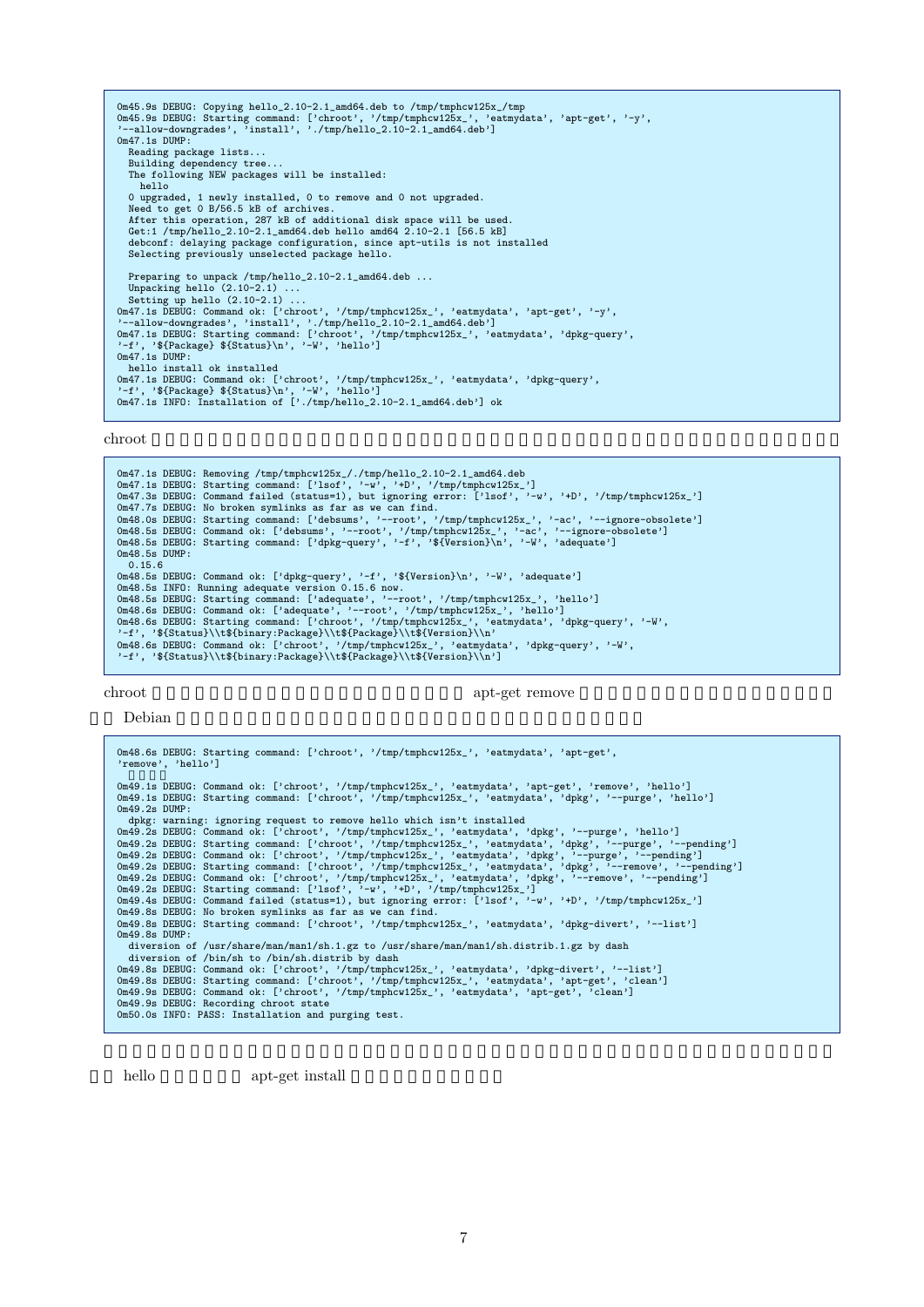| Om50.0s DEBUG: Starting command: ['chroot', '/tmp/tmphcw125x_', 'eatmydata', 'apt-cache', 'show',<br>'--no-all-versions', 'hello'] |
|------------------------------------------------------------------------------------------------------------------------------------|
| Om50.9s DEBUG: Command ok: ['chroot', '/tmp/tmphcw125x_', 'eatmydata', 'apt-cache', 'policy', 'hello']                             |
| Om50.9s DEBUG: Starting command: ['chroot', '/tmp/tmphcw125x_', 'eatmydata', 'apt-get', '-y', 'install', 'hello']                  |
| $0m51.5s$ DUMP:                                                                                                                    |
| Reading package lists                                                                                                              |
| Building dependency tree                                                                                                           |
| Reading state information                                                                                                          |
| The following NEW packages will be installed:                                                                                      |
| hello                                                                                                                              |
| 0 upgraded, 1 newly installed, 0 to remove and 0 not upgraded.                                                                     |
| Om51.5s DEBUG: Command ok: ['chroot', '/tmp/tmphcw125x_', 'eatmydata', 'apt-get', '-y', 'install', 'hello']                        |
| Om51.5s DEBUG: Starting command: ['lsof', '-w', '+D', '/tmp/tmphcw125x_']                                                          |
| Om51.7s DEBUG: Command failed (status=1), but ignoring error: ['lsof', '-w', '+D', '/tmp/tmphcw125x_']                             |
| Om52.2s DEBUG: No broken symlinks as far as we can find.                                                                           |
| Om52.2s DEBUG: Starting command: ['chroot', '/tmp/tmphcw125x_', 'eatmydata', 'dpkg-query', '-f', '\${Version}\n', '-W', 'apt']     |
| $0m52.2s$ DUMP:                                                                                                                    |
| 2.2.4                                                                                                                              |
| Om52.2s DEBUG: Command ok: ['chroot', '/tmp/tmphcw125x_', 'eatmydata', 'dpkg-query', '-f', '\${Version}\n', '-W', 'apt']           |
|                                                                                                                                    |
|                                                                                                                                    |

piuparts Debian Chroot apt-get install

Om52.2s DEBUG: Copying hello\_2.10-2.1\_amd64.deb to /tmp/tmphcw125x\_/tmp<br>Om52.2s DEBUG: Starting command: ['chroot', '/tmp/tmphcw125x\_', 'eatmydata', 'apt-get', '-y',<br>'--allow-downgrades', 'install', './tmp/hello\_2.10-2.1\_a '--allow-downgrades',<br>Om52.8s DUMP: Reading package lists... Building dependency tree... Reading state information... The following packages will be upgraded: hello 1 upgraded, 0 newly installed, 0 to remove and 0 not upgraded. 0m52.8s DEBUG: Command ok: ['chroot', '/tmp/tmphcw125x\_', 'eatmydata', 'apt-get', '-y', '--allow-downgrades', 'install', './tmp/hello\_2.10-2.1\_amd64.deb'] 0m52.8s DEBUG: Starting command: ['chroot', '/tmp/tmphcw125x\_', 'eatmydata', 'dpkg-query', '-f', '\${Package} \${Status}\n', '-W', 'hello'] 0m52.8s DUMP: hello install ok installed<br>Om52.8s DEBUG: Command ok: ['chroot', '/tmp/tmphcw125x\_', 'eatmydata', 'dpkg-query',<br>'-f', '\${Package} \${Status}\n', '-W', 'hello']<br>Om52.8s INFO: Installation of ['./tmp/hello\_2.10-2.1\_amd64.deb'

apt-get remove Debian  $\mathbb{R}^2$ 

0m54.3s DEBUG: Starting command: ['chroot', '/tmp/tmphcw125x\_', 'eatmydata', 'apt-get', 'remove', 'hello']  $0m54$   $9e$  DIMP $\cdot$ Reading package lists... Building dependency tree... Reading state information... The following packages will be REMOVED: hello 0 upgraded, 0 newly installed, 1 to remove and 0 not upgraded. 0m54.9s DEBUG: Command ok: ['chroot', '/tmp/tmphcw125x\_', 'eatmydata', 'apt-get', 'remove', 'hello'] 0m54.9s DEBUG: Starting command: ['chroot', '/tmp/tmphcw125x\_', 'eatmydata', 'dpkg', '--purge', 'hello'] Om54.9s DUMP:<br>
dpg: warning: ignoring request to remove hello which isn't installed<br>
dpm54.9s DEBUG: Command ok: ['chroot','/tmp/tmphcw125x<sub>-</sub>','eatmydata','dpkg','--purge','hello']<br>
Om54.9s DEBUG: Command ok: ['chroot','/ 0m55.5s DUMP: diversion of /usr/share/man/man1/sh.1.gz to /usr/share/man/man1/sh.distrib.1.gz by dash diversion of /bin/sh to /bin/sh.distrib by dash Om55.5s DEBUG: Command ok: ['chroot', '/tmp/tmphcw125x\_', 'eatmydata', 'dpkg-divert', '--list']<br>Om55.5s DEBUG: Starting command: ['chroot', '/tmp/tmphcw125x\_', 'eatmydata', 'apt-get', 'clean']<br>Om55.5s DEBUG: Command ok: [' 0m55.5s DEBUG: Recording chroot state 0m55.7s INFO: PASS: Installation, upgrade and purging tests.

debootstrap chroot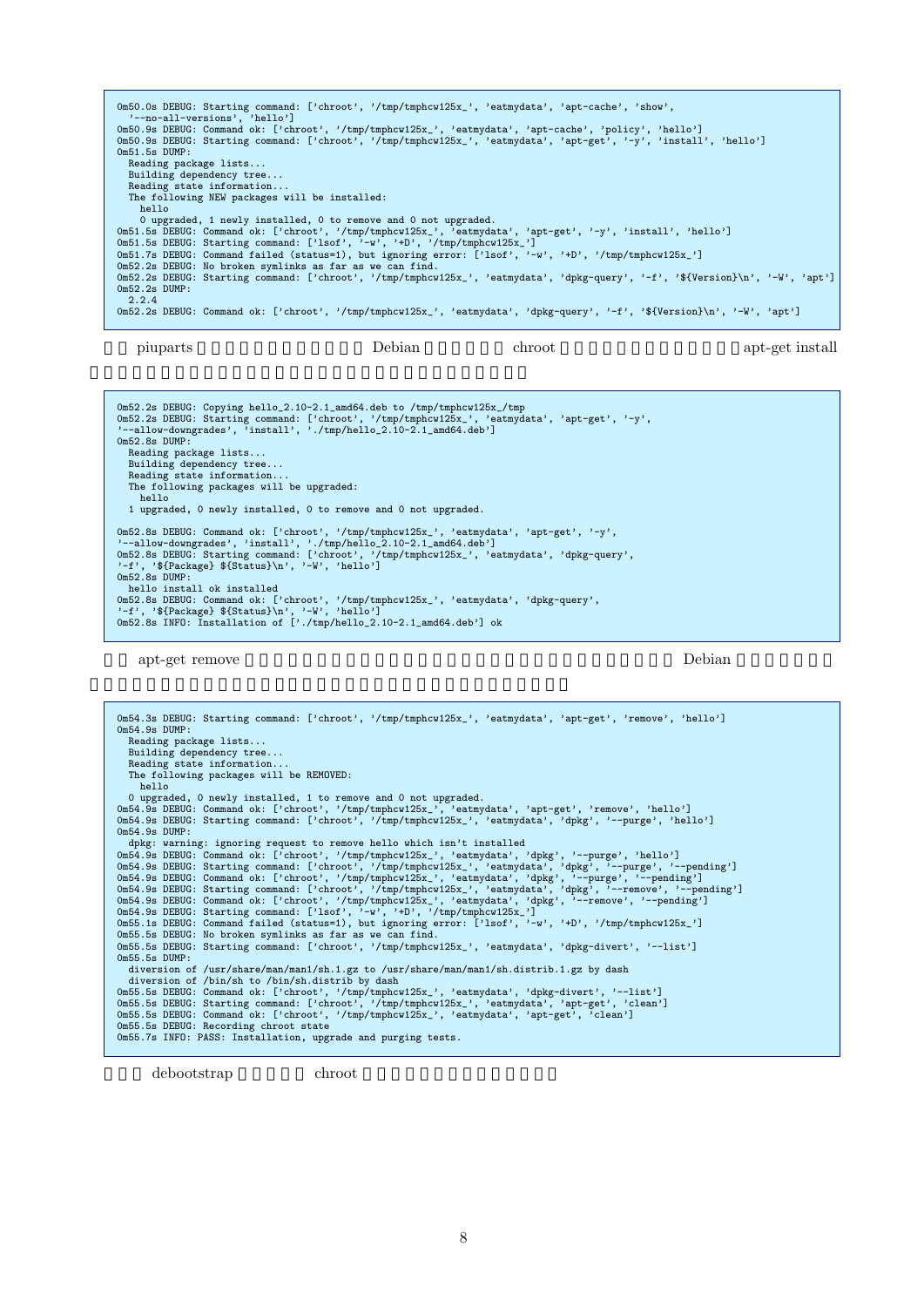| Om55.9s DEBUG: Starting command: ['umount', '/tmp/tmphcw125x_/dev/shm']<br>Om55.9s DEBUG: Command ok: ['umount', '/tmp/tmphcw125x_/dev/shm']<br>Om55.9s DEBUG: Starting command: ['umount', '/tmp/tmphcw125x_/dev/console'] |  |
|-----------------------------------------------------------------------------------------------------------------------------------------------------------------------------------------------------------------------------|--|
|                                                                                                                                                                                                                             |  |
|                                                                                                                                                                                                                             |  |
|                                                                                                                                                                                                                             |  |
| Om55.9s DEBUG: Command ok: ['umount', '/tmp/tmphcw125x_/dev/console']                                                                                                                                                       |  |
| Om55.9s DEBUG: Starting command: ['umount', '/tmp/tmphcw125x_/dev/ptmx']                                                                                                                                                    |  |
| Om55.9s DEBUG: Command ok: ['umount', '/tmp/tmphcw125x_/dev/ptmx']                                                                                                                                                          |  |
| Om55.9s DEBUG: Starting command: ['umount', '/tmp/tmphcw125x_/dev/pts']                                                                                                                                                     |  |
| Om56.0s DEBUG: Command ok: ['umount', '/tmp/tmphcw125x_/dev/pts']                                                                                                                                                           |  |
| Om56.0s DEBUG: Starting command: ['umount', '/tmp/tmphcw125x_/proc']                                                                                                                                                        |  |
| Om56.0s DEBUG: Command ok: ['umount', '/tmp/tmphcw125x_/proc']                                                                                                                                                              |  |
| Om56.0s DEBUG: Starting command: ['rm', '-rf', '--one-file-system', '/tmp/tmphcw125x_']                                                                                                                                     |  |
| Om56.1s DEBUG: Command ok: ['rm', '-rf', '--one-file-system', '/tmp/tmphcw125x_']                                                                                                                                           |  |
| Om56.1s DEBUG: Removed directory tree at /tmp/tmphcw125x_                                                                                                                                                                   |  |
| Om56.1s INFO: PASS: All tests.                                                                                                                                                                                              |  |
| Om56.1s INFO: piuparts run ends.                                                                                                                                                                                            |  |
|                                                                                                                                                                                                                             |  |

# 3.4 piuparts

## $3.4.1 - d$

<span id="page-9-0"></span>

| piuparts<br>$"$ -d"                    | "-d _distro_"                               |                                                                                       | deboostrap<br>"-d sid"   |          |          |          |            |
|----------------------------------------|---------------------------------------------|---------------------------------------------------------------------------------------|--------------------------|----------|----------|----------|------------|
|                                        |                                             | # piuparts hello_2.10-2.1_amd64.deb -d sid -l /tmp/piuparts.log                       |                          |          |          |          |            |
| $"$ -d"                                |                                             |                                                                                       |                          |          |          | $"$ -d"  |            |
|                                        | debootstrap                                 |                                                                                       |                          |          | $"$ -d"  |          |            |
| apt-get dist-upgrade                   |                                             | dist-upgrade                                                                          |                          | piuparts |          |          |            |
|                                        | buster                                      | deboostrap                                                                            | hello                    |          |          | bullseye | apt-get    |
| dist-upgrade                           | sid                                         | apt-get dist-upgrade                                                                  | hello_2.10-2.1_amd64.deb |          |          |          |            |
|                                        |                                             | # piuparts hello_2.10-2.1_amd64.deb -d buster -d bullseye -d sid -l /tmp/piuparts.log |                          |          |          |          |            |
|                                        |                                             |                                                                                       |                          |          |          |          |            |
| 3.4.2                                  | Debian                                      |                                                                                       |                          |          |          |          |            |
| .deb                                   |                                             | piuparts                                                                              |                          |          | PC       |          |            |
| Debian                                 | $"$ -apt"                                   |                                                                                       |                          |          |          |          |            |
|                                        | # piuparts hello --apt -1 /tmp/piuparts.log |                                                                                       |                          |          |          |          |            |
| 3.4.3<br>$-p$                          | pbuilder                                    |                                                                                       |                          |          |          |          |            |
| Debian                                 |                                             |                                                                                       | pbuiler*4                |          |          |          |            |
|                                        | pbuilder                                    | debootstrap                                                                           |                          | Debian   |          |          |            |
| # pbuilder create<br># pbuilder update | # pbuilder build hello_2.10-2.1.dsc         |                                                                                       |                          |          |          |          |            |
| pbuilder create                        |                                             | pbuilder update                                                                       |                          | pbuilder |          |          | deboostrap |
|                                        | $\sqrt{var/cache/pbuilder/base.tgz}$        |                                                                                       |                          |          |          |          |            |
| piuparts                               | $"$ -p"                                     |                                                                                       | debootstrap              |          | pbuilder |          |            |
|                                        | $\sqrt{var/cache/builder/base.tgz}$         |                                                                                       |                          |          |          |          |            |
| deboostrap                             |                                             |                                                                                       | 100 MByte                |          |          |          | $"$ -p"    |

 $^{\ast4}$ https://packages.debian.org/ja/sid/pbuilder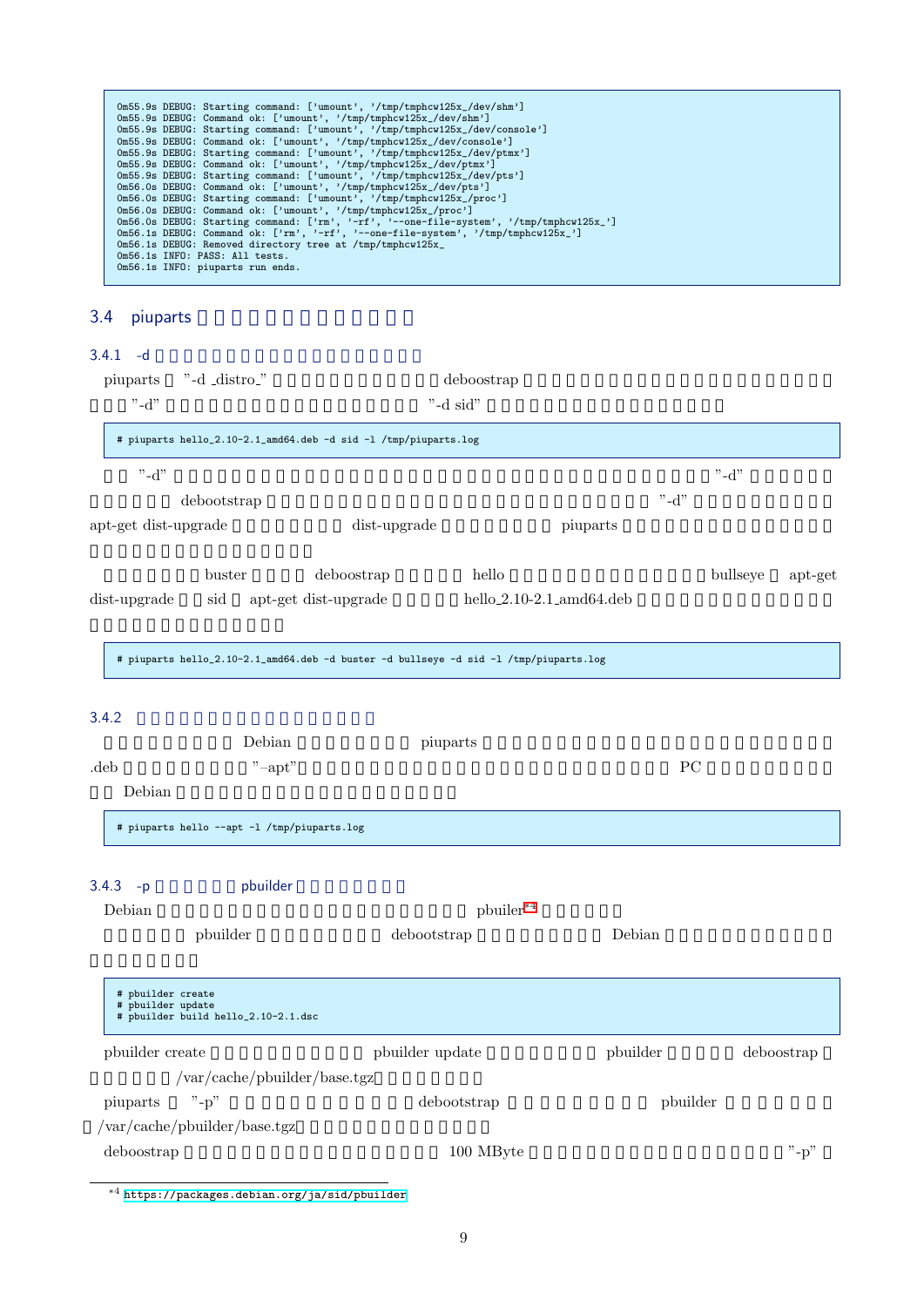#### 3.4.4 -docker-image docker

piuparts "–docker-image=IMAGE"  $40^{\circ}$ docker  $\alpha$ chroot chroot chroot chroot chroot of  $\mathcal{L}$ docker inspect docker top docker exec

#### 3.4.5 –merged-usr /usr **Debootstrap**

piuparts "–merged-usr" debootstrap "–merged-usr"  $\sim$ "–no-merged-usr"  $\mu$ usr Debian  $\mu$ 

#### 3.4.6 –arch: The deboostrap

piuparts "–arch=ARCH" debootstrap "–arch=ARCH"

つまり、異なるアーキテクチャの chroot 環境を構築して Debian パッケージのインストールテストを実行するこ とができます。ただ、テストする PC –arch オプションに指定したアーキテクチャで動作する環境であること、

Debian – –arch <del>–arch  $\alpha$  –arch  $\alpha$  –arch  $\alpha$ </del>

## $3.5$

piuparts **Example 2019** Pebian Developer  $\Gamma$ 

#### piuparts

い。\*5

piuparts コマンド しゅうしゅう しゅうしゅう しゅうしゅう しゅうしゅう しゅうしゅう しゅうしゅう しゅうしゅう しゅうしゅうしゅう しゅうしゅく しゅうしゅく しゅうしゅく しゅうしゅく

#### $3.6$

Debian Wiki - piuparts https://wiki.debian.org/piuparts

 $\bullet$ piuparts 2010

https://tokyodebian-team.pages.debian.net/pdf2010/debianmeetingresume201004.pdf

 Holger Levsen DebConf19 [i'm \(a bit\) sick of maintaining p](https://wiki.debian.org/piuparts)iuparts.debian.org (mostly) alone, please help $\,^{\ast 6}$ 

 $^{*5}$  https://piuparts.debian.org/doc/README\_server.txt piuparts  $100$  Mbps

<span id="page-10-0"></span><sup>\*6</sup> https://debconf19.debconf.org/talks/103-im-a-bit-sick-of-maintaining-piupartsdebianorg-mostly-alone-please-help/